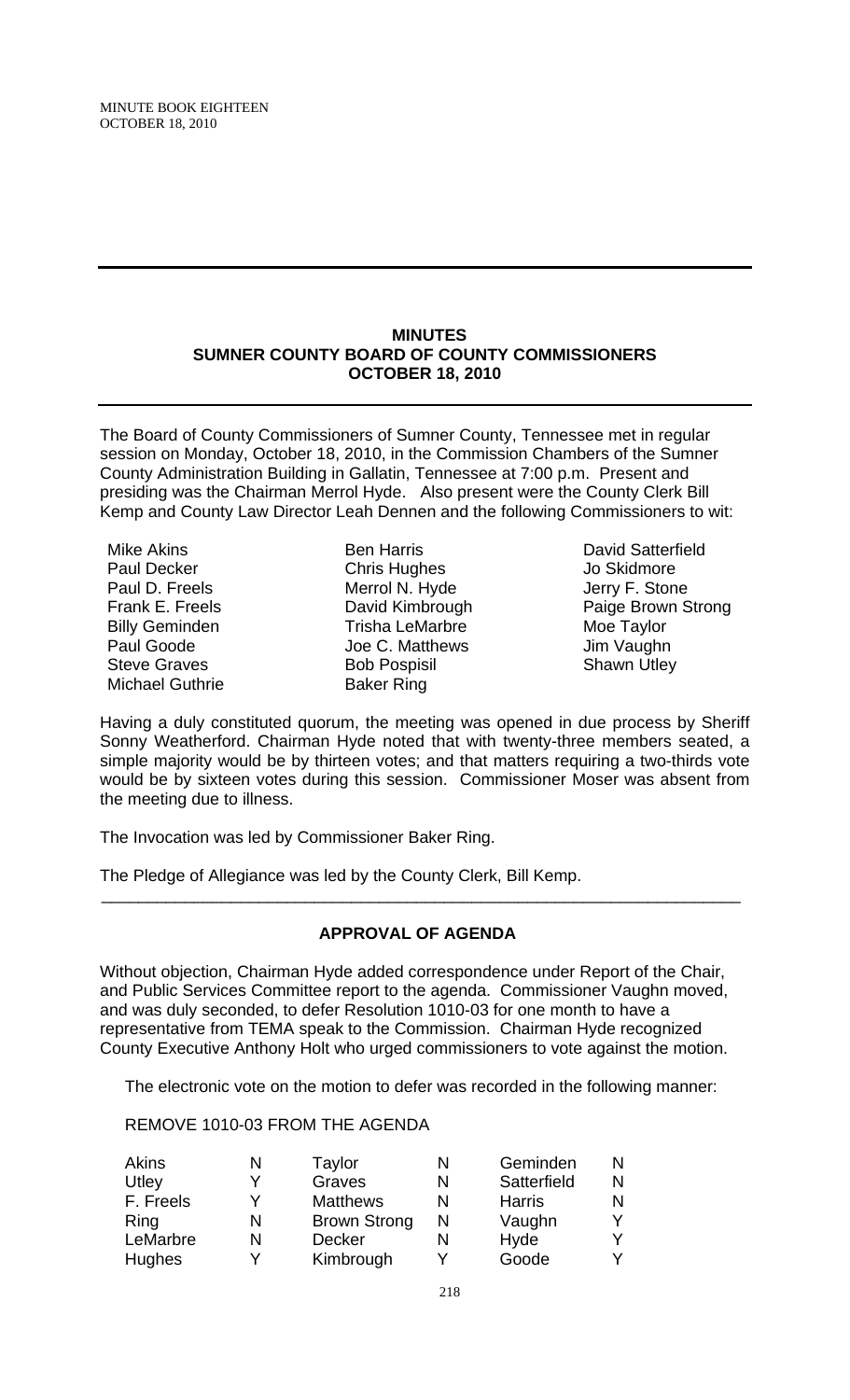MINUTE BOOK EIGHTEEN OCTOBER 18, 2010

| Skidmore<br>Guthrie | N      | P. Freels<br>Pospisil | Stone  | N          |
|---------------------|--------|-----------------------|--------|------------|
| <b>REMOVE</b>       | Yes: 9 | No: 14                | Abs: 0 | $07:04$ PM |

Chairman Hyde declared the motion to defer failed to pass.

Commissioner Skidmore moved, seconded by Commissioner Matthews, to adopt the agenda with the additions. The Commission approved the agenda as amended by unanimous voice vote of the body.

 $\overline{\phantom{a}...}$  ,  $\overline{\phantom{a}...}$  ,  $\overline{\phantom{a}...}$  ,  $\overline{\phantom{a}...}$  ,  $\overline{\phantom{a}...}$  ,  $\overline{\phantom{a}...}$  ,  $\overline{\phantom{a}...}$  ,  $\overline{\phantom{a}...}$  ,  $\overline{\phantom{a}...}$  ,  $\overline{\phantom{a}...}$  ,  $\overline{\phantom{a}...}$  ,  $\overline{\phantom{a}...}$  ,  $\overline{\phantom{a}...}$  ,  $\overline{\phantom{a}...}$ 

## **APPROVAL OF MINUTES**

 $\overline{\phantom{a}}$  , and the contract of the contract of the contract of the contract of the contract of the contract of the contract of the contract of the contract of the contract of the contract of the contract of the contrac

The minutes for the meeting of this body held on September 20, 2010, and recorded in the office of the Clerk, Bill Kemp, were approved by voice vote after Commissioner Taylor made the motion, seconded by Commissioner Harris. Commissioners Skidmore and Vaughn abstained from the vote.

#### **RECOGNITION OF THE PUBLIC**

 Chairman Hyde opened the floor to allow the public to speak concerning any matter on the agenda. Commissioner Ring moved, seconded by Commissioner Frank Freels, to suspend the rules to allow Warren Nichols, 1192 Charles Reed Court in Gallatin and President of Volunteer State Community College, to speak regarding a matter not on the agenda. The motion carried.

 Mr. Nichols requested the Commission to consider a portion of a 15 percent match to build a new allied health building at Volunteer State Community College. Mr. Nichols said because a \$1 million donor had reneged on a portion of the pledge amount, he was asking the Commission to consider a donation to make up for the loss of funds.

With no one else wishing to speak, recognition of the public was closed.

#### **REPORT OF THE CHAIR**

\_\_\_\_\_\_\_\_\_\_\_\_\_\_\_\_\_\_\_\_\_\_\_\_\_\_\_\_\_\_\_\_\_\_\_\_\_\_\_\_\_\_\_\_\_\_\_\_\_\_\_\_\_\_\_\_\_\_\_\_\_\_\_\_\_\_\_\_\_

Chairman Hyde introduced the following resolution:

## **RESOLUTION HONORING BERNIE BERLIN**

 **WHEREAS,** in our County, we have many people who work tirelessly to aid those in need and one such person who works to help those who cannot advocate for themselves is animal advocate Bernie Berlin; and

 **WHEREAS**, Bernie Berlin is the founder of "A Place To Bark" in Portland, Tennessee, an animal rescue organization which provides a sanctuary and temporary home for rescued dogs that would have been euthanized without Bernie's intervention; and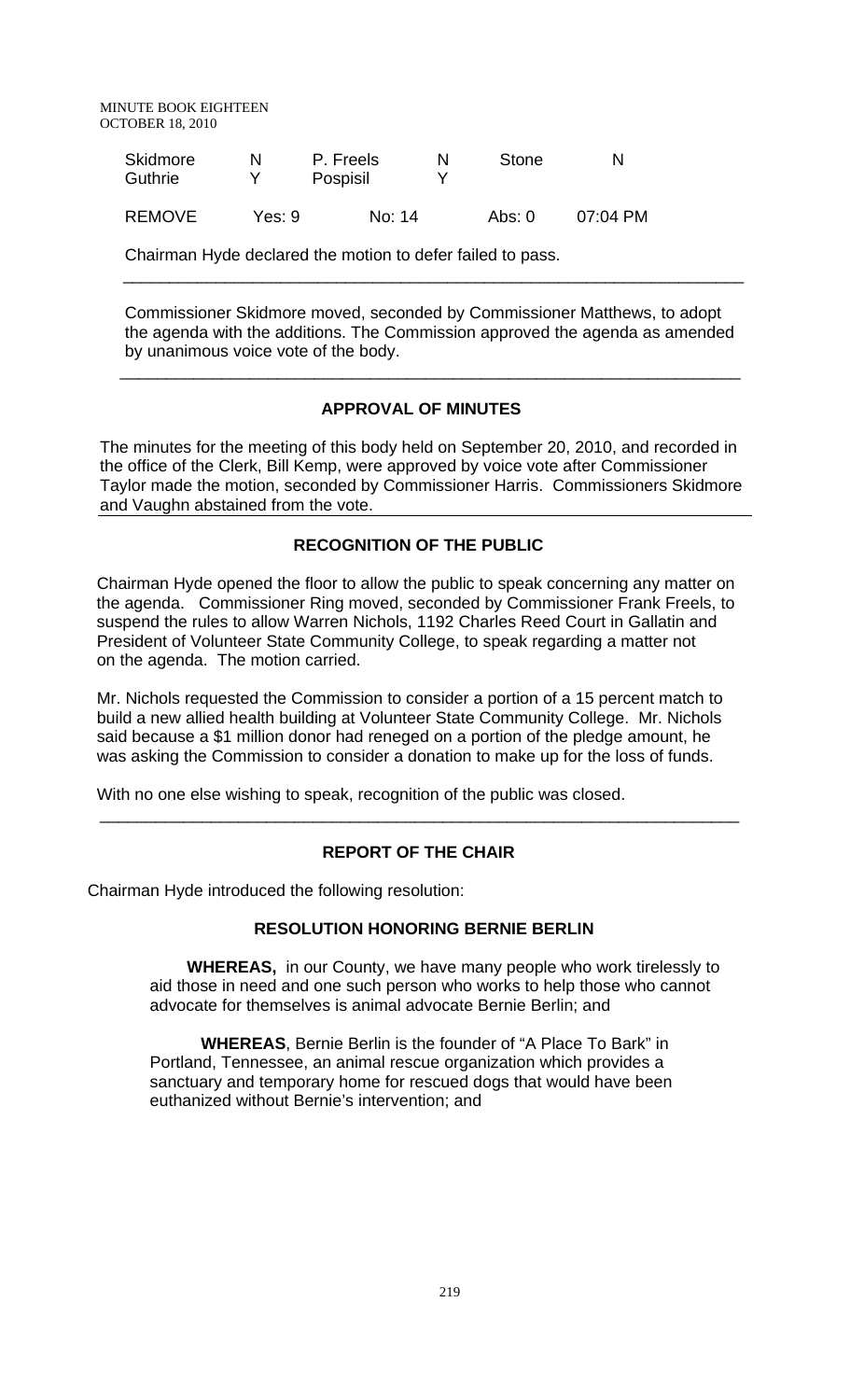**WHEREAS,** over the past five years Bernie has rescued and adopted out over 2,000 dogs and through her efforts touched the lives of countless animals and people; and

 **WHEREAS,** Bernie Berlin has been recognized nationally for her rescue efforts, serves on the ASPCA No Kill Vision Board and has been featured in the fall edition of American Dog Magazine.

 **NOW, THEREFORE BE IT RESOLVED** by the Sumner County Board of County Commissioners meeting in regular session on this the  $18<sup>th</sup>$  day of October, 2010 that this body does hereby express its appreciation and gratitude for many years of service and dedication of Bernie Berlin and this body urges all the citizens of Sumner County to acknowledge the contributions and accomplishments made by Bernie Berlin to Sumner County and thousands of homeless animals; and

 **BE IT FURTHER RESOLVED** that this resolution shall be spread on the minutes of this body and the Clerk is to furnish a copy of this resolution to Bernie Berlin.

\_\_\_\_\_\_\_\_\_\_\_\_\_\_\_\_\_\_\_\_\_\_\_\_\_\_\_\_\_\_\_\_\_\_\_\_\_\_\_\_\_\_\_\_\_\_\_\_\_\_\_\_\_\_\_\_\_\_\_\_\_\_\_

Upon motion of Commissioner Vaughn, seconded by Commissioner Satterfield, the Commission voted to approve the Certificate of Recognition for Ms. Berlin.

\_\_\_\_\_\_\_\_\_\_\_\_\_\_\_\_\_\_\_\_\_\_\_\_\_\_\_\_\_\_\_\_\_\_\_\_\_\_\_\_\_\_\_\_\_\_\_\_\_\_\_\_\_\_\_\_\_\_\_\_\_\_\_

Commissioner Graves introduced the following resolution:

#### **RESOLUTION HONORING BETHPAGE ELEMENTARY SCHOOL**

 **WHEREAS,** the Bethpage Elementary School was recently awarded the prestigious Blue Ribbon School Award for 2010, crediting their Early Literacy Program and united effort to educate, making them only one of three schools in Tennessee to win the award; and

**WHEREAS,** the Bethpage Elementary School, both its faculty and staff, should be commended for the distinctive guidance and direction to the students and future leadership of Sumner County and the students should be congratulated for their outstanding efforts.

**NOW, THEREFORE, BE IT RESOLVED** by the Sumner County Board of County Commissioners meeting in regular session on this the  $18<sup>th</sup>$  day of October, 2010 that this body does hereby recognize and commend the Bethpage Elementary School for their dedication and commitment and congratulate them for their national award; and

**BE IT FURTHER RESOLVED** that this resolution shall be spread on the minutes of this body and the Clerk is to furnish a copy of this resolution to the Bethpage Elementary School.

\_\_\_\_\_\_\_\_\_\_\_\_\_\_\_\_\_\_\_\_\_\_\_\_\_\_\_\_\_\_\_\_\_\_\_\_\_\_\_\_\_\_\_\_\_\_\_\_\_\_\_\_\_\_\_\_\_\_\_\_\_\_\_\_

Upon motion of Commissioner Graves, seconded by Commissioner Satterfield, the Commission voted to approve the Certificate of Recognition for the school.

\_\_\_\_\_\_\_\_\_\_\_\_\_\_\_\_\_\_\_\_\_\_\_\_\_\_\_\_\_\_\_\_\_\_\_\_\_\_\_\_\_\_\_\_\_\_\_\_\_\_\_\_\_\_\_\_\_\_\_\_\_\_\_

Chairman Hyde introduced the following resolution:

## **1010-NOT A RESOLUTION TO APPROVE AND ACCEPT APPLICATIONS FOR NOTARY PUBLIC POSITIONS AND**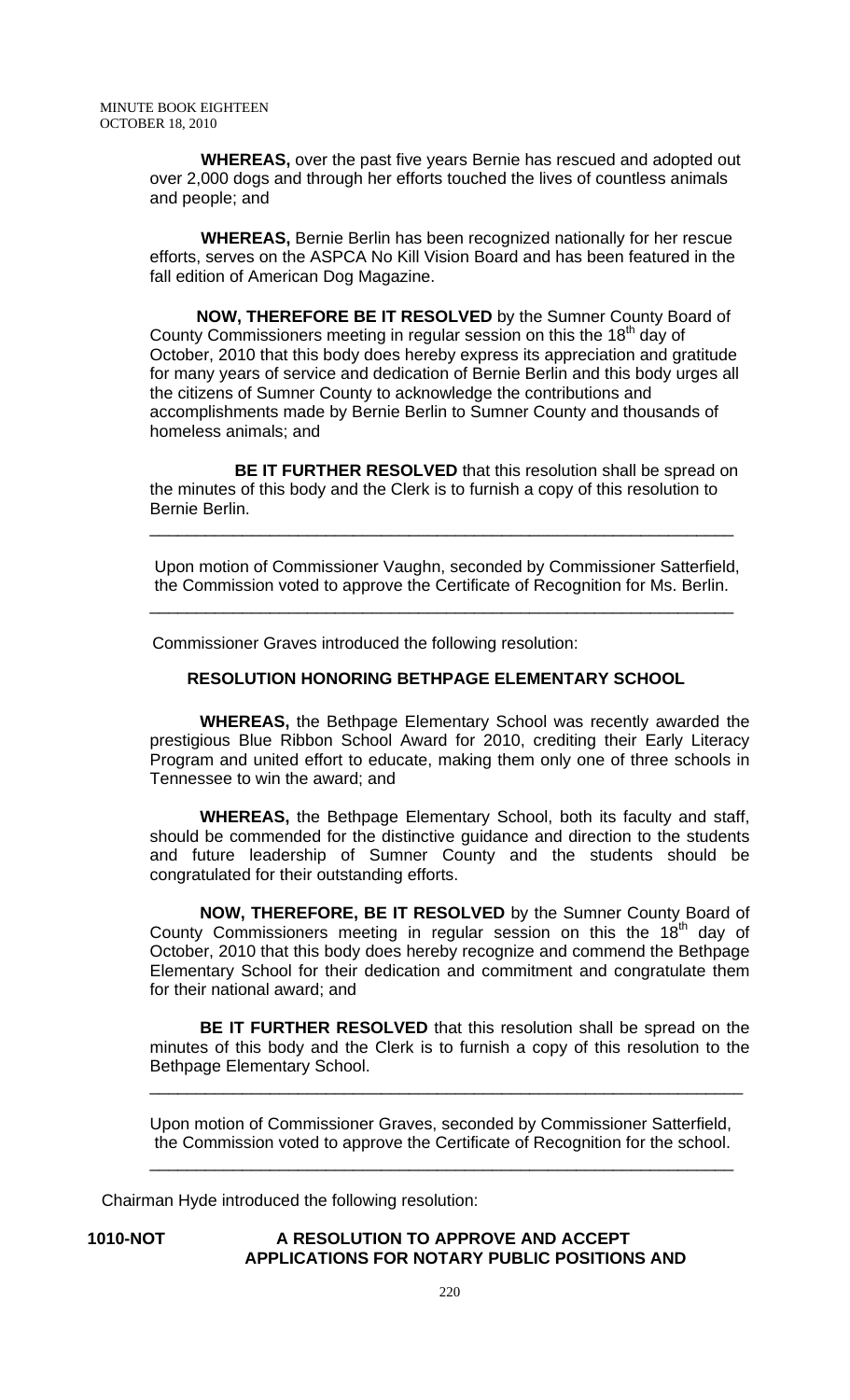## **PERSONAL SURETY GUARANTORS**

 **WHEREAS,** according to the law of the State of Tennessee, an individual must apply for the office of Notary Public in the county of residence, or of their principal place of business; and

 **WHEREAS**, state statute requires personal sureties making bonds for Notaries Public to be approved by the Sumner County Commission; and

 **WHEREAS,** said applicant must be approved by the County Commission assembled; and

 **WHEREAS,** Bill Kemp, Sumner County Clerk, has certified according to the records of his office that the persons named on the attached listing labeled "SUMNER COUNTY NOTARY PUBLIC APPLICATIONS and SURETY GUARANTORS" have duly applied for the positions so sought; and

## **BE IT FURTHER RESOLVED THAT THIS TAKE EFFECT FROM AND AFTER PASSAGE.**

## **ELECTION OF NOTARIES PUBLIC**

 **–––––––––––––––––––––––––––––––––––––––––––––––––––––––––**

DWAN D AVENT HOPE LOFTIS LAURA G AYERS EDWARD D LUSTER JR TABATHA A BEASLEY KITTY W MARTIN HEATHER E BERTSCH KELLY MAUPIN JANETTE BOATRIGHT WALKER MCMILLAN CHARLES L BRASWELL CARLA R MELTON S BYRNE KIMBERLY A MORGAN PAMELA CARPENTER BRANDY A MUNDAY BETTY S CHILDRESS PAMELA D PERRY BRIAN E DAVIS

CRYSTAL SHAW PAMELA JO DIMARIA STEPHANIE SIMONS WILLIAM L DOUGLAS II PAMELA J SMITH LINDA B EDWARDS JERRY O SPEARS MARY MICHELLE HEATH JANE T. TARVER CARRIE HEILMAN SHERRELL W TAULMAN AMBER HILL LISA ANN THOMERSON- RUSH ERICA HO J NICOLE WATKINS KATHLEEN M LAIRD

 PERSONAL SURETY PATSY BRASWELL ANGELA CLARK

Upon motion of Commissioner Skidmore, seconded by Commissioner Pospisil, voting was recorded in the following manner:

\_\_\_\_\_\_\_\_\_\_\_\_\_\_\_\_\_\_\_\_\_\_\_\_\_\_\_\_\_\_\_\_\_\_\_\_\_\_\_\_\_\_\_\_\_\_\_\_\_\_\_\_\_\_\_\_\_\_\_\_\_\_\_\_

| Akins               |   | Taylor         |              | Geminden        |   |          |
|---------------------|---|----------------|--------------|-----------------|---|----------|
| Utley               |   | Satterfield    |              | F. Freels       | Y |          |
| <b>Matthews</b>     | Y | <b>Harris</b>  | Y            | Ring            |   |          |
| <b>Brown Strong</b> | Y | Vaughn         | Y            | LeMarbre        | Y |          |
| <b>Decker</b>       | Y | Hyde           | Y            | Hughes          | Y |          |
| Kimbrough           |   | Goode          | Y            | <b>Skidmore</b> | Y |          |
| P. Freels           |   | <b>Stone</b>   | А            | Guthrie         | v |          |
| Pospisil            | Y |                |              |                 |   |          |
| 1010-NOTARY         |   | <b>Yes: 21</b> | No: 0<br>221 | Abs: 1          |   | 07:24 PM |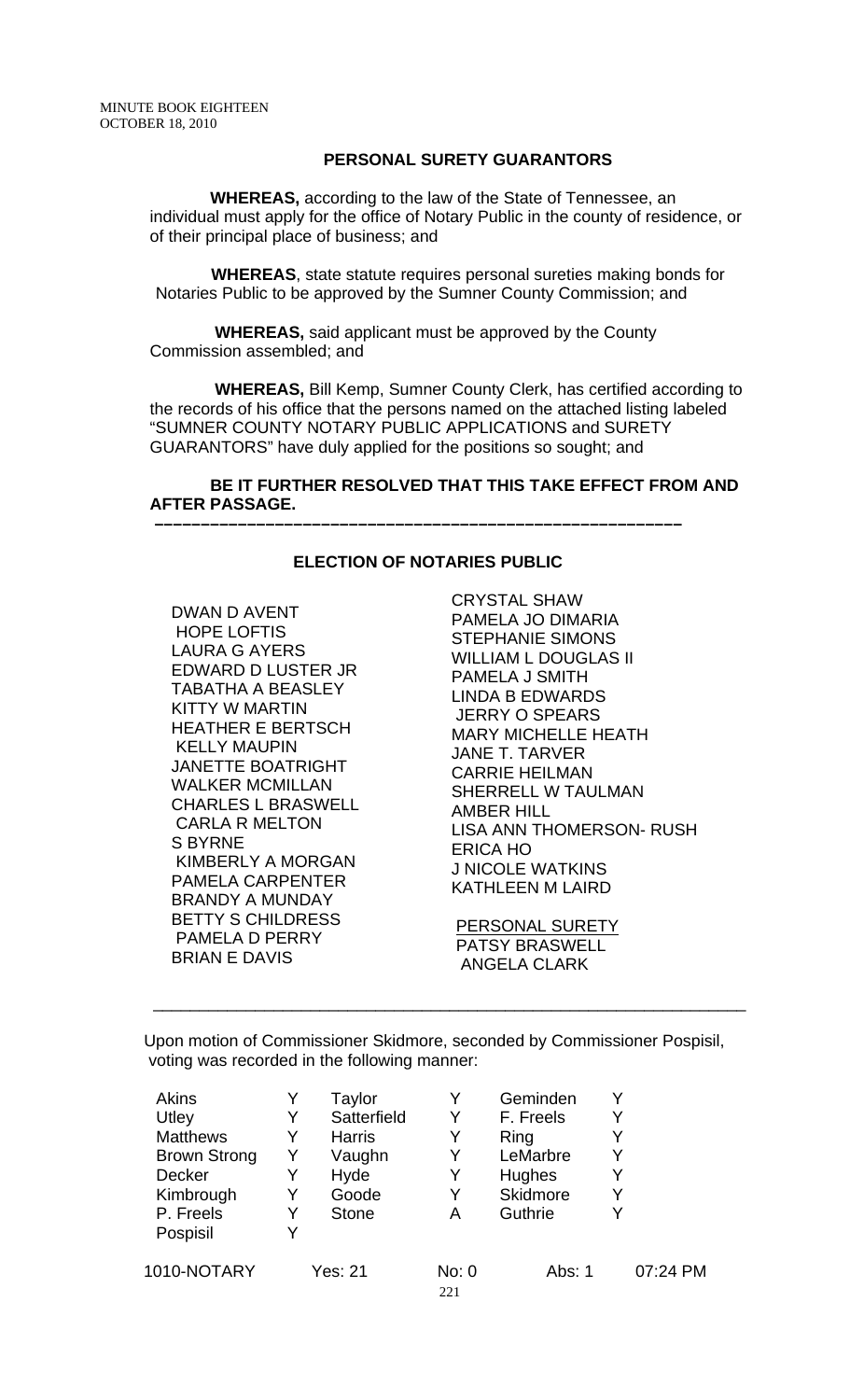Chairman Hyde declared the election of Notaries Public by the body.

\_\_\_\_\_\_\_\_\_\_\_\_\_\_\_\_\_\_\_\_\_\_\_\_\_\_\_\_\_\_\_\_\_\_\_\_\_\_\_\_\_\_\_\_\_\_\_\_\_\_\_\_\_\_\_\_\_\_\_\_\_\_\_\_

 $\overline{\phantom{a}}$  , and the contribution of the contribution of the contribution of the contribution of the contribution of the contribution of the contribution of the contribution of the contribution of the contribution of the

Chairman Hyde recognized Clerk Kemp who read correspondence from Paul Decker extending his gratitude to the Commission for its expression of sympathy and concern in his time of grief.

## **REPORT FROM COUNTY OFFICIALS**

 By motion of Commissioner Graves, seconded by Commissioner Akins, the commissioners approved unanimously the filing as received of the following reports: County Investments, County General Fund, County Debt Service Fund, County Highway Fund, County Capital Outlay Fund, School General Purpose Fund, School Federal Projects Fund, School Food Service Fund, Employee Health Insurance Trust Fund, Employee Dental Insurance Trust Fund, Casualty Insurance Trust Fund, County Trustee Funds, Special Reports: County Dental Insurance Claim Payments, County Health Insurance Claim Payments, County Property Tax Collections, County EMS Billing/Collections/Balances, County Sales Tax Collections, County Wheel Tax Collections, County Tax Rates/Property Values and County School Loan Program Rates. Approval of the filing of these records does not certify to the accuracy of the documents.

## **EMERGENCY SERVICES COMMITTEE**

Without objection, Chairman Hyde moved the Emergency Services Committee report forward on the agenda.

Commissioner Vaughn introduced the following resolution and moved for approval. Commissioner Pospisil seconded the motion.

## **1010-01 A RESOLUTION AUTHORIZING A GIFT TO CONNIE BARKER, WIFE OF SHERIFF BOB BARKER, OF HIS SERVICE WEAPON AND BADGE AS ADDITIONAL COMPENSATION FOR HIS SERVICES RENDERED TO SUMNER COUNTY**

**BE IT RESOLVED** by the Sumner County Board of County Commissioners meeting in regular session on this the  $18<sup>th</sup>$  day of October, 2010, that this body hereby authorizes the gift to Connie Barker, wife of Sheriff Bob Barker, of his weapon revolver (Glock Model 27 ser. # MMP 964) and badge as additional compensation for his outstanding commitment and service to the citizens of Sumner County.

 **\_\_\_\_\_\_\_\_\_\_\_\_\_\_\_\_\_\_\_\_\_\_\_\_\_\_\_\_\_\_\_\_\_\_\_\_\_\_\_\_\_\_\_\_\_\_\_\_\_\_\_\_\_\_\_\_\_\_\_\_\_\_\_\_\_\_\_\_\_** 

The Commission voted to approve the resolution by unanimous voice vote.

## **COMMITTEE ON COMMITTEES**

\_\_\_\_\_\_\_\_\_\_\_\_\_\_\_\_\_\_\_\_\_\_\_\_\_\_\_\_\_\_\_\_\_\_\_\_\_\_\_\_\_\_\_\_\_\_\_\_\_\_\_\_\_\_\_\_\_\_\_\_\_\_\_\_\_\_\_\_\_\_

 Commissioner Stone brought forth the nomination of Ben Harris to serve on the Solid Waste Board and so moved. Commissioner LeMarbre seconded the motion, which was approved by unanimous voice vote of the body.

 Commissioner Stone stated that the appointments to the Sumner County Airport Authority were deferred until next month.

 Commissioner Stone brought forth the nomination of Commissioner Shawn Utley to serve on Sumner County Planning Commission and so moved. Commissioner Frank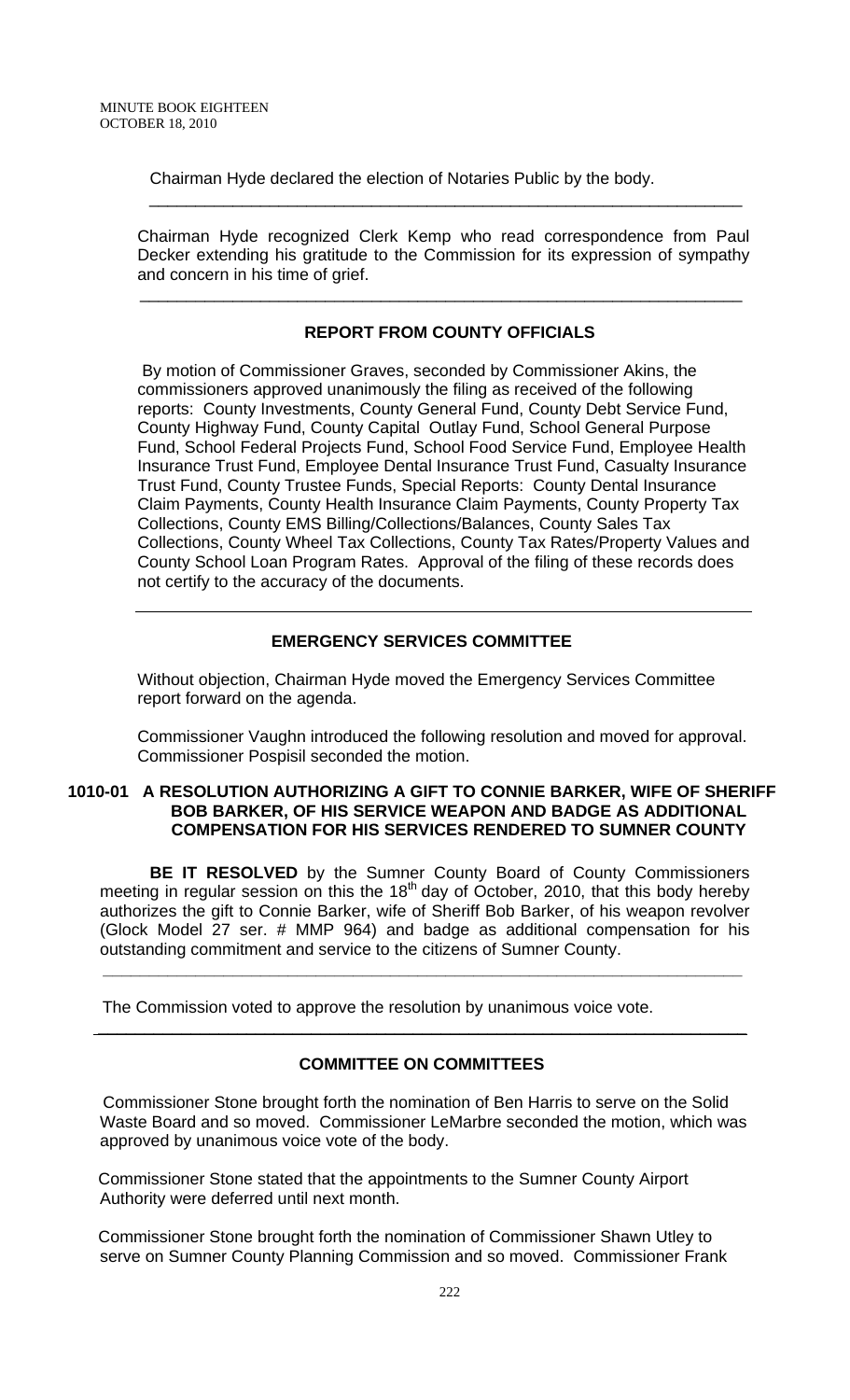MINUTE BOOK EIGHTEEN OCTOBER 18, 2010

Freels seconded the motion that was approved by the body. The remaining two appointments were deferred one month.

Commissioner Stone announced the nomination from the Committee to appoint Commissioner Geminden to fill the term of Chris Hughes; and to re-appoint Chris Williams to serve on the Tourism Board. He so moved and was seconded by Commissioner Taylor. The motion carried by unanimous voice vote.

Commissioner Stone brought forth the Committee's nomination of Frank E. Freels to fill the unexpired term of David Cummings on the Sumner County Resource Authority. Commissioner Graves nominated Mike Akins to serve. Hearing no other nominations, Chairman Hyde called for the vote.

The electronic vote on the two nominees was recorded in the following manner:

RESOURCE AUTHORITY APPOINTMENT FRANK FREELS – GREEN MIKE AKINS - WHITE

| <b>Akins</b>    | А             | Taylor              | <b>AKINS</b>  | Geminden      | <b>FREELS</b> |
|-----------------|---------------|---------------------|---------------|---------------|---------------|
| Utley           | <b>FREELS</b> | Graves              | <b>FREELS</b> | Satterfield   | А             |
| F. Freels       | <b>FREELS</b> | <b>Matthews</b>     | <b>FREELS</b> | <b>Harris</b> | Α             |
| Ring            | <b>FREELS</b> | <b>Brown Strong</b> | <b>AKINS</b>  | Vaughn        | <b>FREELS</b> |
| LeMarbre        | <b>FREELS</b> | <b>Decker</b>       | <b>FREELS</b> | Hyde          | <b>FREELS</b> |
| Hughes          | <b>FREELS</b> | Kimbrough           | <b>FREELS</b> | Goode         | <b>FREELS</b> |
| P. Freels       | <b>FREELS</b> | <b>Stone</b>        | <b>FREELS</b> | Guthrie       | <b>FREELS</b> |
| Pospisil        | <b>FREELS</b> |                     |               |               |               |
| <b>RESOURCE</b> | F. Freels: 17 |                     | Akins: 2      | Abs: $3$      | 07:29 PM      |

Chairman Hyde declared Commissioner Freels elected to the Resource Authority.

Commissioner Stone announced the County Executive's appointment to the Sumner County Planning Commission of Shawn Utley. Upon motion of Commissioner Stone, seconded by Commissioner Frank Freels, the Committee voted to approve the County Executive's recommendation of Commissioner Utley. The remaining two commissioner appointments were deferred for one month.

\_\_\_\_\_\_\_\_\_\_\_\_\_\_\_\_\_\_\_\_\_\_\_\_\_\_\_\_\_\_\_\_\_\_\_\_\_\_\_\_\_\_\_\_\_\_\_\_\_\_\_\_\_\_\_\_\_\_\_\_\_\_\_\_\_\_\_\_\_\_\_\_\_

Commissioner Stone announced the nomination to re-appoint Bruce Rainey to the Zoning Board of Appeals and so moved. Commissioner Vaughn seconded the motion, which was approved by unanimous voice vote.

 The following appointments for the next month were announced as follows: Health and Safety Board Sumner County Regional Planning Commission Board of Construction Appeals, Industrial Development Board \_\_\_\_\_\_\_\_\_\_\_\_\_\_\_\_\_\_\_\_\_\_\_\_\_\_\_\_\_\_\_\_\_\_\_\_\_\_\_\_\_\_\_\_\_\_\_\_\_\_\_\_\_\_\_\_\_\_\_\_\_\_\_\_\_\_\_\_\_\_

## **HIGHWAY COMMISSION**

There was no report from the Highway Commission.

## **EDUCATION COMMITTEE**

**\_\_\_\_\_\_\_\_\_\_\_\_\_\_\_\_\_\_\_\_\_\_\_\_\_\_\_\_\_\_\_\_\_\_\_\_\_\_\_\_\_\_\_\_\_\_\_\_\_\_\_\_\_\_\_\_\_\_\_\_\_\_\_\_\_\_\_\_\_** 

**\_\_\_\_\_\_\_\_\_\_\_\_\_\_\_\_\_\_\_\_\_\_\_\_\_\_\_\_\_\_\_\_\_\_\_\_\_\_\_\_\_\_\_\_\_\_\_\_\_\_\_\_\_\_\_\_\_\_\_\_\_\_\_\_\_\_\_\_\_** 

There was no report from the Education Committee.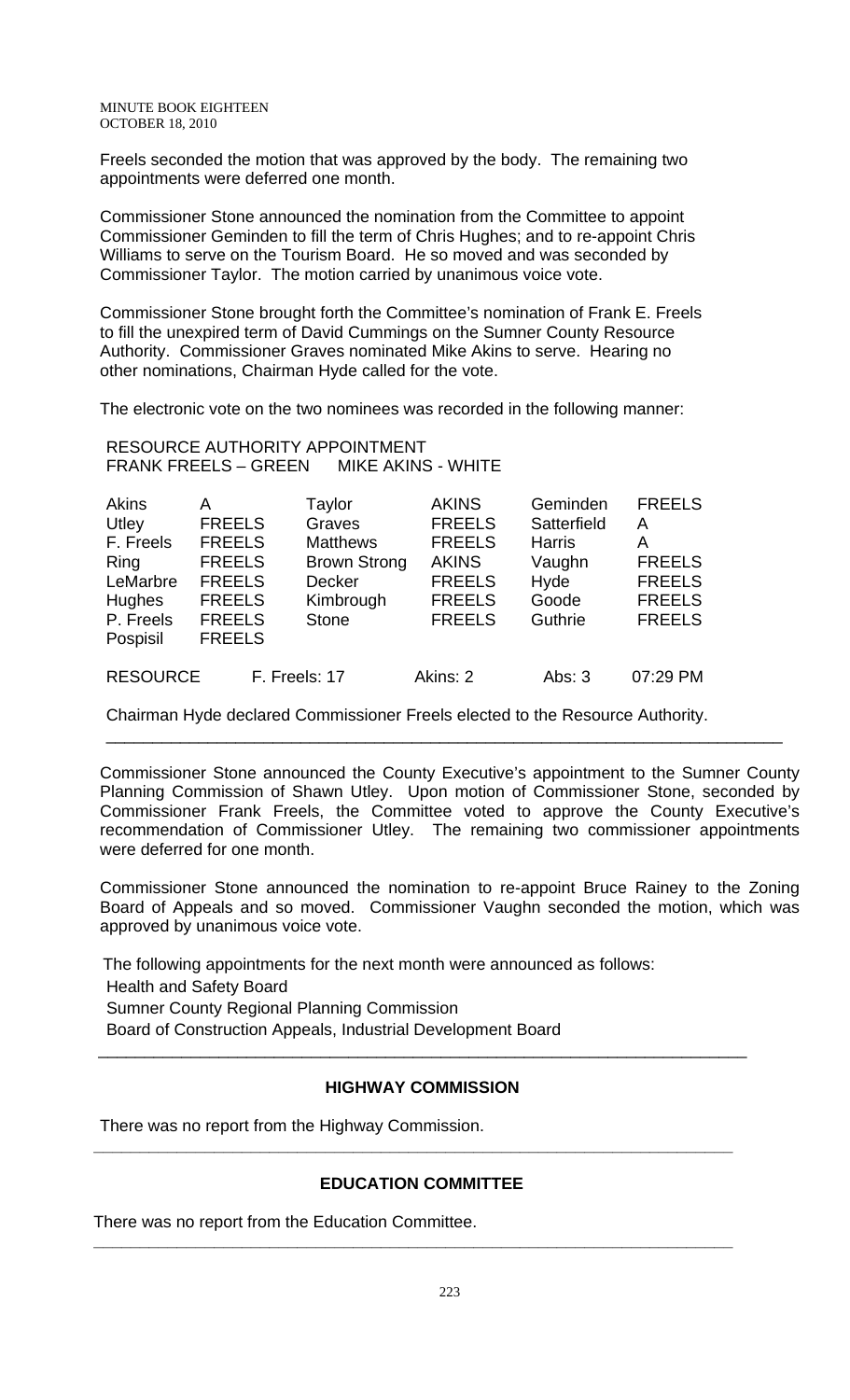## **GENERAL OPERATIONS COMMITTEE**

There was no report from the General Operations Committee.

## **PUBLIC SERVICES COMMITTEE**

**\_\_\_\_\_\_\_\_\_\_\_\_\_\_\_\_\_\_\_\_\_\_\_\_\_\_\_\_\_\_\_\_\_\_\_\_\_\_\_\_\_\_\_\_\_\_\_\_\_\_\_\_\_\_\_\_\_\_\_\_\_\_\_\_\_\_\_\_\_** 

Commissioner Goode reported that the Public Works Committee has changed to Public Services Committee and is responsible for taking nominations for the Sumner County Airport Authority appointments.

**\_\_\_\_\_\_\_\_\_\_\_\_\_\_\_\_\_\_\_\_\_\_\_\_\_\_\_\_\_\_\_\_\_\_\_\_\_\_\_\_\_\_\_\_\_\_\_\_\_\_\_\_\_\_\_\_\_\_\_\_\_\_\_\_\_\_\_\_\_** 

## **RULES AND PROCEDURES COMMITTEE**

 Commissioner Strong Brown introduced the following resolution and moved for approval. Commissioner Matthews seconded the motion.

#### **1010-02 A RESOLUTION AMENDING THE STANDING RULES AND PROCEDURES OF THE SUMNER COUNTY BOARD OF COUNTY COMMISSIONERS RULE III, SECTION D, 1, 2, 3, 4, AND 5**

**BE IT RESOLVED** by the Sumner County Board of County Commissioners meeting in regular session on this the 18<sup>th</sup> day of October, 2010, that this body does hereby amend the standing rules of this body by deleting Rule III, Section D at parts 1, 2, 3, 4, and 5 (pages 16 and 17 of the adopted working copy) and replacing these pages with the new format attached herewith as New Pages 16 and 17.

**\_\_\_\_\_\_\_\_\_\_\_\_\_\_\_\_\_\_\_\_\_\_\_\_\_\_\_\_\_\_\_\_\_\_\_\_\_\_\_\_\_\_\_\_\_\_\_\_\_\_\_\_\_\_\_\_\_\_\_\_\_\_\_\_**

The electronic vote was recorded in the following manner:

| Akins     |   | Taylor              |       | Geminden      |          |
|-----------|---|---------------------|-------|---------------|----------|
| Utley     | N | Graves              | Y     | Satterfield   | N        |
| F. Freels |   | <b>Matthews</b>     | Y     | <b>Harris</b> | Y        |
| Ring      |   | <b>Brown Strong</b> | Y     | Vaughn        |          |
| LeMarbre  |   | <b>Decker</b>       | Y     | Hyde          |          |
| Hughes    | N | Kimbrough           | N     | Goode         | Y        |
| Skidmore  | Y | P. Freels           | Y     | <b>Stone</b>  |          |
| Guthrie   |   | Pospisil            | Y     |               |          |
| 1010-02   |   | Yes: 19             | No: 4 | Abs: $0$      | 07:38 PM |

Chairman Hyde declared the resolution approved by the body.

## **LEGISLATIVE COMMITTEE**

\_\_\_\_\_\_\_\_\_\_\_\_\_\_\_\_\_\_\_\_\_\_\_\_\_\_\_\_\_\_\_\_\_\_\_\_\_\_\_\_\_\_\_\_\_\_\_\_\_\_\_\_\_\_\_\_\_\_\_\_\_\_

There was no report from the Legislative Committee.

## **BUDGET COMMITTEE**

 $\overline{a}$  , and the contribution of the contribution of the contribution of the contribution of the contribution of the contribution of the contribution of the contribution of the contribution of the contribution of the co

Commissioner Stone introduced the following resolution and moved for approval. Commissioner Akins seconded the motion.

## **1010-03 A RESOLUTION AUTHORIZING THE COUNTY EXECUTIVE TO APPLY FOR SUMMER COUNTY TO PARTICIPATE IN THE REPETITIVE FLOODING BUYOUT PROGRAM WITH THE COUNTY OBLIGATING NO FUNDS TO THE PROGRAM**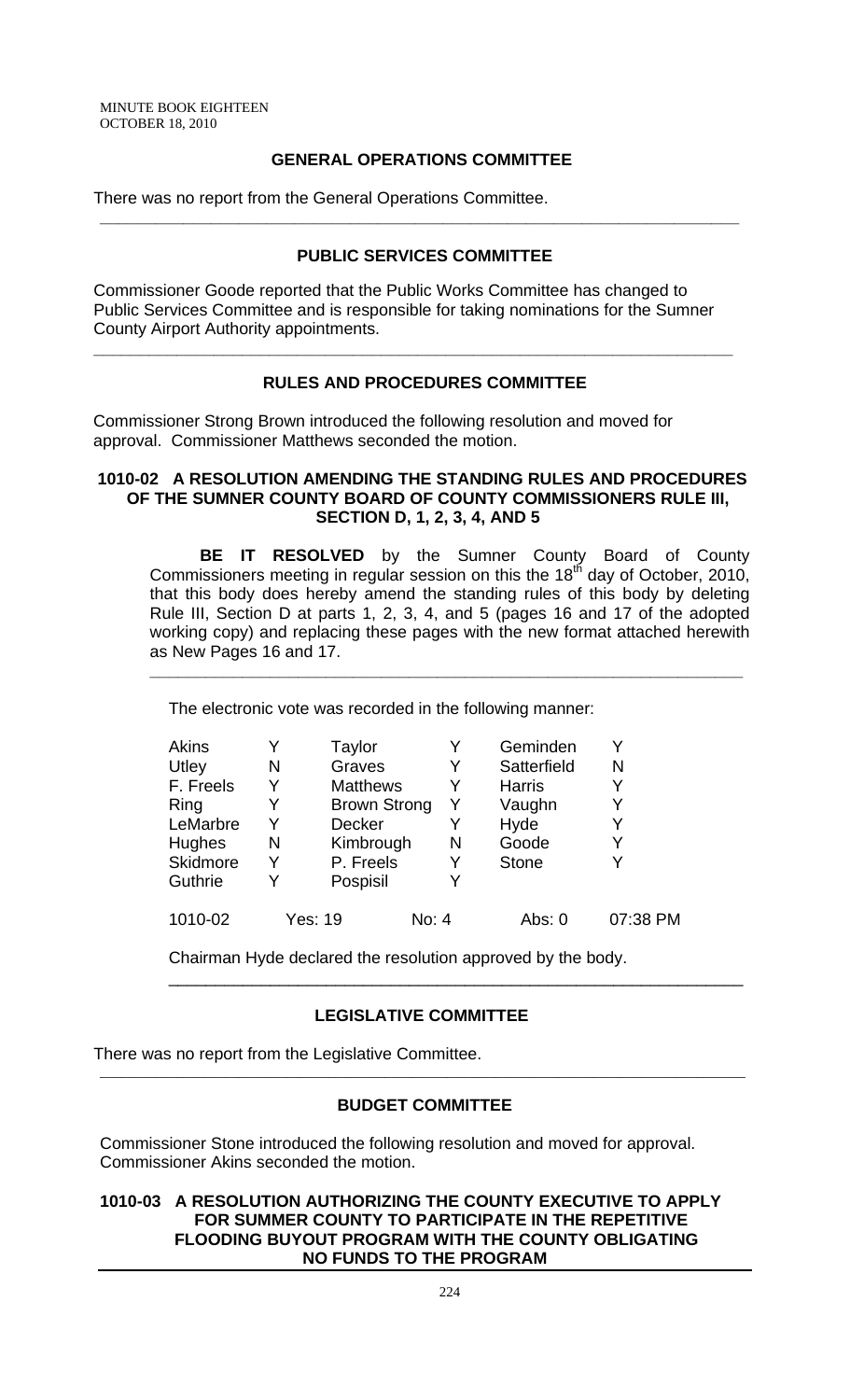**BE IT RESOLVED** by the Sumner County Board of County Commissioners meeting in regular session on this the  $18<sup>th</sup>$  day of October, 2010, that this body does hereby authorizes the County Executive to make application with FEMA and TEMA for the county to participate in the Repetitive Flooding Buyout Program; and

 **BE IT FURTHER RESOLVED** that this is a purely voluntary program which would offer eligible owners the option to accept payment of 87.5 percent for their property, valued at the pre-flood value as determined by the Sumner County Property Assessor; and

 **BE IT FURTHER RESOLVED** that the county is obligating no funds to the program.

Chairman Hyde recognized Finance Director David Lawing did not know the cost of the program. Executive Holt stated that the cost would not be known until homeowners apply for the program.

Commissioner Matthews moved, and the motion duly seconded, to refer the matter back to the Budget Committee for review.

The electronic vote was recorded in the following manner:

REFER 1010-03

| Akins        | N              | Taylor              |   | Geminden      |          |
|--------------|----------------|---------------------|---|---------------|----------|
| Utley        | Y              | Graves              | N | Satterfield   | Y        |
| F. Freels    | Y              | <b>Matthews</b>     | Y | <b>Harris</b> | N        |
| Ring         | Y              | <b>Brown Strong</b> | Y | Vaughn        | Y        |
| LeMarbre     | N              | <b>Decker</b>       |   | Hyde          |          |
| Hughes       | Y              | Kimbrough           |   | Goode         |          |
| Skidmore     | N              | P. Freels           | Y | <b>Stone</b>  |          |
| Guthrie      | Y              | Pospisil            |   |               |          |
| <b>REFER</b> | <b>Yes: 18</b> | No: 5               |   | Abs: $0$      | 07:58 PM |

Chairman Hyde declared Resolution 1010-03 approved by the body.

## **CONSENT AGENDA**

Commissioner Stone introduced the following resolution and moved for approval. Commissioner Goode seconded the motion.

\_\_\_\_\_\_\_\_\_\_\_\_\_\_\_\_\_\_\_\_\_\_\_\_\_\_\_\_\_\_\_\_\_\_\_\_\_\_\_\_\_\_\_\_\_\_\_\_\_\_\_\_\_\_\_\_\_\_\_\_\_

### **1010-04 A RESOLUTION DECLARING VARIOUS ITEMS FROM THE HENDERSONVILLE LIBRARY AS SURPLUS AND AUTHORIZING DISPOSAL OR SALE OF SAME PURSUANT TO EXISITING POLICIES AND PROCEDURES**

 **BE IT RESOLVED** by the Sumner County Board of County Commissioners meeting in regular session on this the 18<sup>th</sup> day of October, 2010 that this body does hereby declare the items from the Hendersonville Library as surplus as shown on the attachments; and

**BE IT FURTHER RESOLVED,** that the disposal or sale of the same is authorized pursuant to existing policies and procedures.

**\_\_\_\_\_\_\_\_\_\_\_\_\_\_\_\_\_\_\_\_\_\_\_\_\_\_\_\_\_\_\_\_\_\_\_\_\_\_\_\_\_\_\_\_\_\_\_\_\_\_\_\_\_\_\_\_\_\_\_\_\_\_\_\_**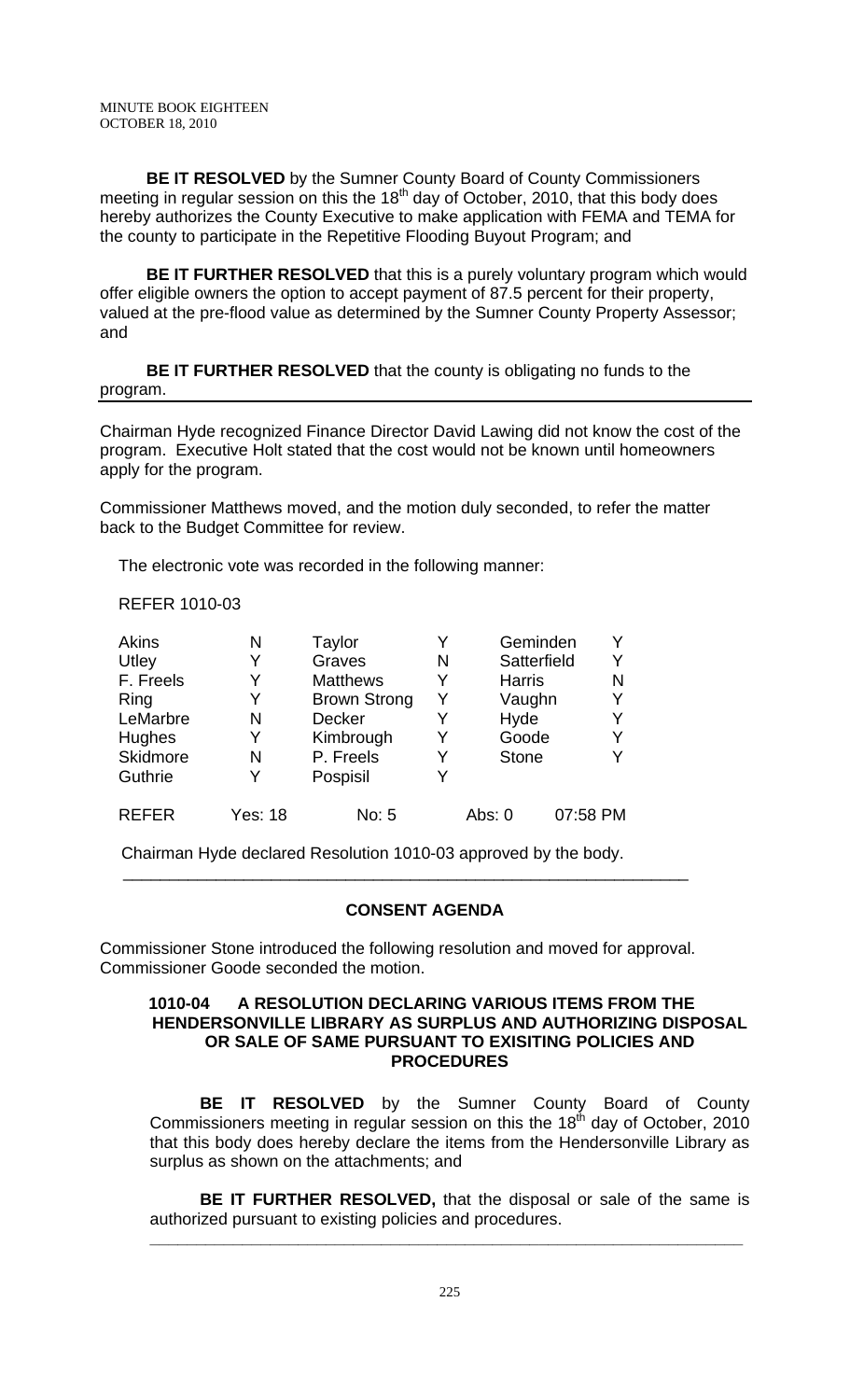## **1010-05 A RESOLUTION DECLARING VARIOUS OFFICE ITEMS AS SURPLUS AND AUTHORIZING DISPOSAL OR SALE OF SAME PURSUANT TO EXISITING POLICIES AND PROCEDURES FOR THE WESTMORELAND PUBLIC LIBRARY**

 **BE IT RESOLVED** by the Sumner County Board of County Commissioners meeting in regular session on this the 18<sup>th</sup> day of October, 2010 that this body does hereby declare various office items from the Westmoreland Public Library as surplus as shown on the attachments herewith; and

**BE IT FURTHER RESOLVED,** that the sale or disposal of the same is authorized pursuant to existing policies and procedures.

\_\_\_\_\_\_\_\_\_\_\_\_\_\_\_\_\_\_\_\_\_\_\_\_\_\_\_\_\_\_\_\_\_\_\_\_\_\_\_\_\_\_\_\_\_\_\_\_\_\_\_\_\_\_\_\_\_\_\_\_\_\_\_\_

## **1010-06 A RESOLUTION DECLARING VARIOUS ITEMS FROM THE CONSTRUCTION AND DEVELOPMENT DEPARTMENT AS SURPLUS PURSUANT TO EXISTING POLICIES AND PROCEDURES**

**BE IT RESOLVED** by the Sumner County Board Of County Commissioners meeting in regular session on this the 18<sup>th</sup> day of October, 2010 that this body does hereby declares items from the Construction and Development Department as shown on the attachment; and

**BE IT FURTHER RESOLVED** that the disposal or sale of same is authorized pursuant to existing policies and procedures.

\_\_\_\_\_\_\_\_\_\_\_\_\_\_\_\_\_\_\_\_\_\_\_\_\_\_\_\_\_\_\_\_\_\_\_\_\_\_\_\_\_\_\_\_\_\_\_\_\_\_\_\_\_\_\_\_\_\_\_\_\_\_\_\_

## **1010-07 A RESOLUTION RE-ADOPTING THE SUMNER COUNTY MULTI-JURISDICTIONAL HAZARD MITIGATION PLAN**

**WHEREAS,** Sumner County recognizes the threat that natural hazards pose to people and property; and

**WHEREAS,** undertaking hazard mitigation actions before disasters occur will reduce the potential for harm to people and property and save taxpayer dollars; and

**WHEREAS,** an adopted hazard mitigation plan is required as a condition of future grant funding for mitigation projects; and

**WHEREAS,** Sumner County participated jointly in the planning process with the other local units of government within the county to prepare the Multi-Jurisdictional Hazard Mitigation Plan which can be seen on the Sumner County Website at www.sumnertn.org.

**NOW, THEREFORE, BE IT RESOLVED** by the Sumner County Board of County Commissioners meeting in regular session on this the  $18<sup>th</sup>$  day of October, 2010, that this body re-adopts the Sumner County Multi-Jurisdictional Hazard Mitigation Plan as an official plan; and

**BE IT FURTHER RESOLVED** that the Sumner County Emergency Management Agency will submit on behalf of the participating agencies, the adopted Hazard Mitigation Plan to the Federal Emergency Management Agency officials for final review and approval.

**\_\_\_\_\_\_\_\_\_\_\_\_\_\_\_\_\_\_\_\_\_\_\_\_\_\_\_\_\_\_\_\_\_\_\_\_\_\_\_\_\_\_\_\_\_\_\_\_\_\_\_\_\_\_\_\_\_\_\_\_\_\_\_\_**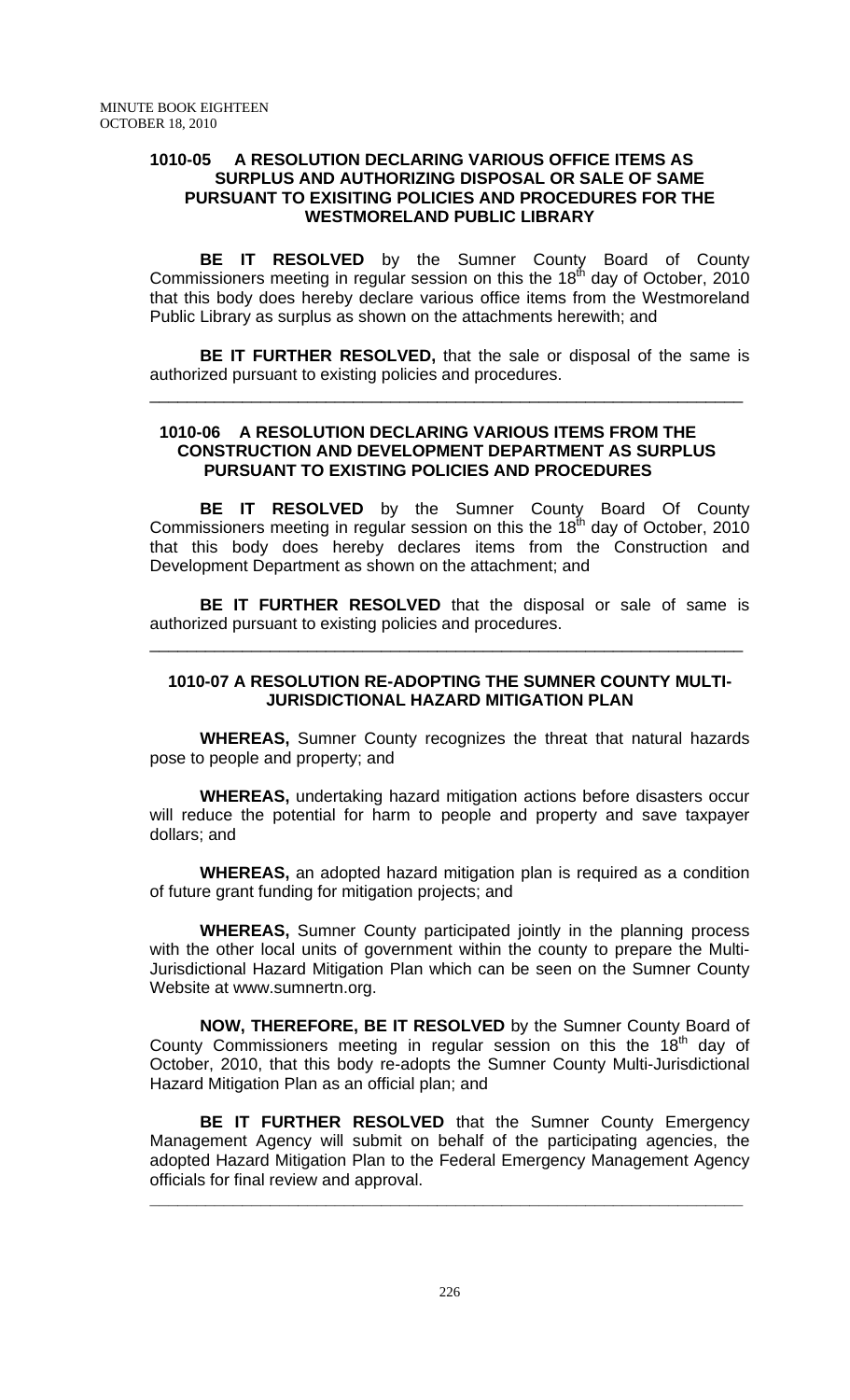### **1010-08 A RESOLUTION APPROPRIATING \$14,678.00 AS PASS-THROUGH FUNDS FROM JAG "GREEN MACHINE" GRANT FOR THE SHERIFF'S OFFICE**

 **BE IT RESOLVED** by the Sumner County Board of County Commissioners meeting in regular session on this the 18<sup>th</sup> day of October, 2010, that this body does hereby appropriate \$14,678.00 from JAG "Green Machine" Grant for the Sheriff's Office as shown on the attached document.

\_\_\_\_\_\_\_\_\_\_\_\_\_\_\_\_\_\_\_\_\_\_\_\_\_\_\_\_\_\_\_\_\_\_\_\_\_\_\_\_\_\_\_\_\_\_\_\_\_\_\_\_\_\_\_\_\_\_\_\_\_\_\_\_

## **1010-09 A RESOLUTION APPROPRIATING \$15,028.00 AS PASS-THROUGH FUNDS FROM JAG "HELPING HANDS" GRANT TO DATA PROCESSING EQUIPMENT ACCOUNT FOR THE SHERIFF'S OFFICE**

**BE IT RESOLVED** by the Sumner County Board of County Commissioners meeting in regular session on this the 18<sup>th</sup> day of October, 2010, that this body does hereby appropriate \$15,028.00 from JAG "Helping Hands" Grant to Data Processing Equipment Account for the Sheriff's Office as shown on the attached document.

## **1010-10 A RESOLUTION APPROPRIATING \$25,000.00 FROM THE CITY OF PORTLAND FOR BOOKS TO THE PORTLAND LIBRARY**

\_\_\_\_\_\_\_\_\_\_\_\_\_\_\_\_\_\_\_\_\_\_\_\_\_\_\_\_\_\_\_\_\_\_\_\_\_\_\_\_\_\_\_\_\_\_\_\_\_\_\_\_\_\_\_\_\_\_\_\_\_\_\_\_

 **BE IT RESOLVED** by the Sumner County Board of County Commissioners meeting in regular session on this the 18<sup>th</sup> day of October, 2010, that this body hereby appropriates \$25,000.00 from the City of Portland for Books to the Portland Library as shown on the attached schedule.

\_\_\_\_\_\_\_\_\_\_\_\_\_\_\_\_\_\_\_\_\_\_\_\_\_\_\_\_\_\_\_\_\_\_\_\_\_\_\_\_\_\_\_\_\_\_\_\_\_\_\_\_\_\_\_\_\_\_\_\_\_\_\_\_

#### **1010-11 A RESOLUTION APPROPRIATING \$50,000.00 FROM THE CITY OF HENDERSONVILLE FOR BOOKS TO THE HENDERSONVILLE LIBRARY**

\_\_\_\_\_\_\_\_\_\_\_\_\_\_\_\_\_\_\_\_\_\_\_\_\_\_\_\_\_\_\_\_\_\_\_\_\_\_\_\_\_\_\_\_\_\_\_\_\_\_\_\_\_\_\_\_\_\_\_\_\_\_\_

 **BE IT RESOLVED** by the Sumner County Board of County Commissioners meeting in regular session on this the 18<sup>th</sup> day of October, 2010, that this body hereby appropriates \$50,000.00 from the City of Hendersonville for Books to the

Hendersonville Library as shown on the attached schedule.

## **1010-12 A RESOLUTION APPROPRIATING \$916.64 FROM REAPPRAISAL (ASSESSOR OF PROPERTY) TO SALARY SUPPLEMENT FOR FIELD REPRESENTATIVE**

**BE IT RESOLVED** by the Sumner County Board of County Commissioners meeting in regular session on this the  $18<sup>th</sup>$  day of October, 2010, that this body hereby appropriates \$916.64 from Reappraisal (Assessor of Property) to salary supplement for Field Representative as shown on the attached schedule:

\_\_\_\_\_\_\_\_\_\_\_\_\_\_\_\_\_\_\_\_\_\_\_\_\_\_\_\_\_\_\_\_\_\_\_\_\_\_\_\_\_\_\_\_\_\_\_\_\_\_\_\_\_\_\_\_\_\_\_\_\_\_\_\_

## **1010-13 A RESOLUTION TO REQUEST UNCLAIMED BALANCE OF ACCOUNTS REMITTED TO STATE TREASURER UNDER UNCLAIMED PROPERTY ACT**

**WHEREAS,** Tennessee Code Annotated Section 66-29-102 and Section 66-29-123, as amended by Public Chapter 40, Acts of 1985, provide that a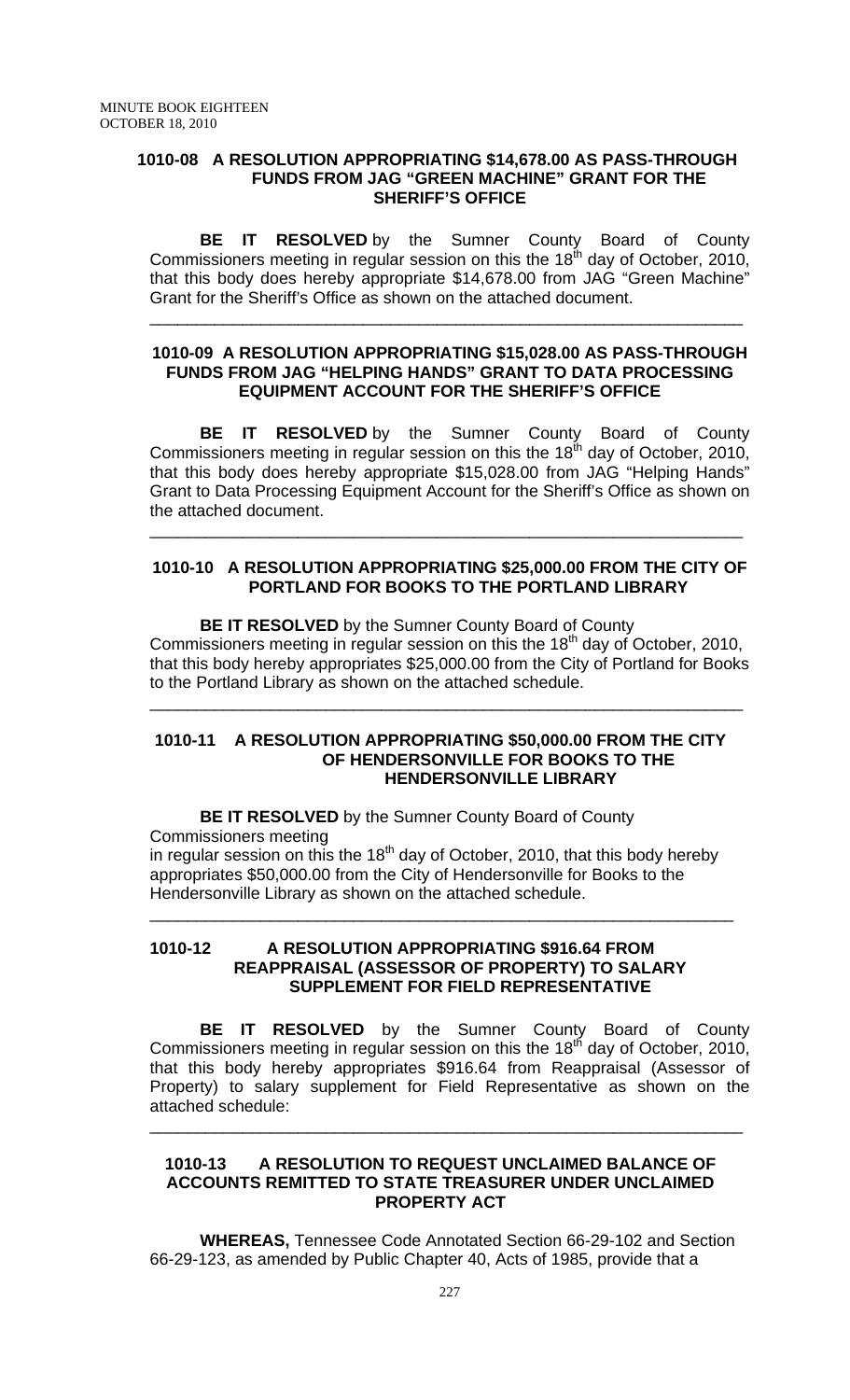municipality or county in Tennessee may request payment for the unclaimed balance of funds reported and remitted by or on behalf of the local government and it agencies if it exceeds \$100, less a proportionate share of the cost of administering the program; and

**WHEREAS,** Sumner County and/or its agencies have remitted unclaimed accounts to the State Treasurer in accordance with the Uniform Disposition of Unclaimed Property Act; and

**WHEREAS,** Sumner County agrees to meet all of the requirements of Tennessee Code Annotated Section 66-29-101 et seq. and to accept liability for future claims against accounts represented in funds paid to it and to submit an annual report of claims received on these accounts to the State Treasurer by September 1 each year; and

**WHEREAS,** it is agreed that this local government will retain a sufficient amount to insure prompt payment of allowed claims without deduction for administrative costs or service charge and that the balance of funds will be deposited in this local government's general fund.

**THEREFORE, BE IT RESOLVED** that the Sumner County Board of Commissioners of Sumner County requests the State Treasurer to pay the unclaimed balance of funds to it in accordance with the provisions of Tennessee Code Annotated Section 66-29-121. A list of remittances made by or on behalf of the local government and its agencies is attached.

I hereby certify that this is a true and exact copy of the foregoing resolution which was approved and adopted at a meeting held on the  $18<sup>th</sup>$  day of October, 2010, original which is on file in this office. I further certify that the Sumner County Board of Commissioners consists of twenty-four members, and that \_\_\_\_\_\_\_ members voted in favor of the resolution.

\_\_\_\_\_\_\_\_\_\_\_\_\_\_\_\_\_\_\_\_\_\_\_\_\_\_\_\_\_\_\_\_\_\_\_\_\_\_\_\_\_\_\_\_\_\_\_\_\_\_\_\_\_\_\_\_\_\_\_\_\_\_\_\_

## **1010-14 A RESOLUTION APPROPRIATING AN ADDITIONAL \$70,000.00 FROM THE 2010 BOND FUNDS TO COMPLETE RENOVATIONS AT THE SUMNER COUNTY ADMINISTRATION BUILDING AND SUMNER COUNTY COURTHOUSE**

**BE IT RESOLVED** by the Sumner County Board of County Commissioners meeting in regular session on this the  $18<sup>th</sup>$  day of October, 2010, that this body hereby appropriates an additional \$70,000.00 from the 2010 Bond Funds to complete renovations at the Sumner County Administration Building and Sumner County Courthouse.

**\_\_\_\_\_\_\_\_\_\_\_\_\_\_\_\_\_\_\_\_\_\_\_\_\_\_\_\_\_\_\_\_\_\_\_\_\_\_\_\_\_\_\_\_\_\_\_\_\_\_\_\_\_\_\_\_\_\_\_\_\_\_\_\_** 

# **ADJOURNMENT**

Chairman Hyde declared the Commission meeting adjourned at 8:00 p.m.

\_\_\_\_\_\_\_\_\_\_\_\_\_\_\_\_\_\_\_\_\_\_\_\_\_\_\_\_\_\_\_ \_\_\_\_\_\_\_\_\_\_\_\_\_\_\_\_\_\_\_\_\_\_\_\_\_\_\_\_\_\_\_

BILL KEMP, CLERK MERROL HYDE, CHAIRMAN

Prepared by Maria A. Savage Approved on